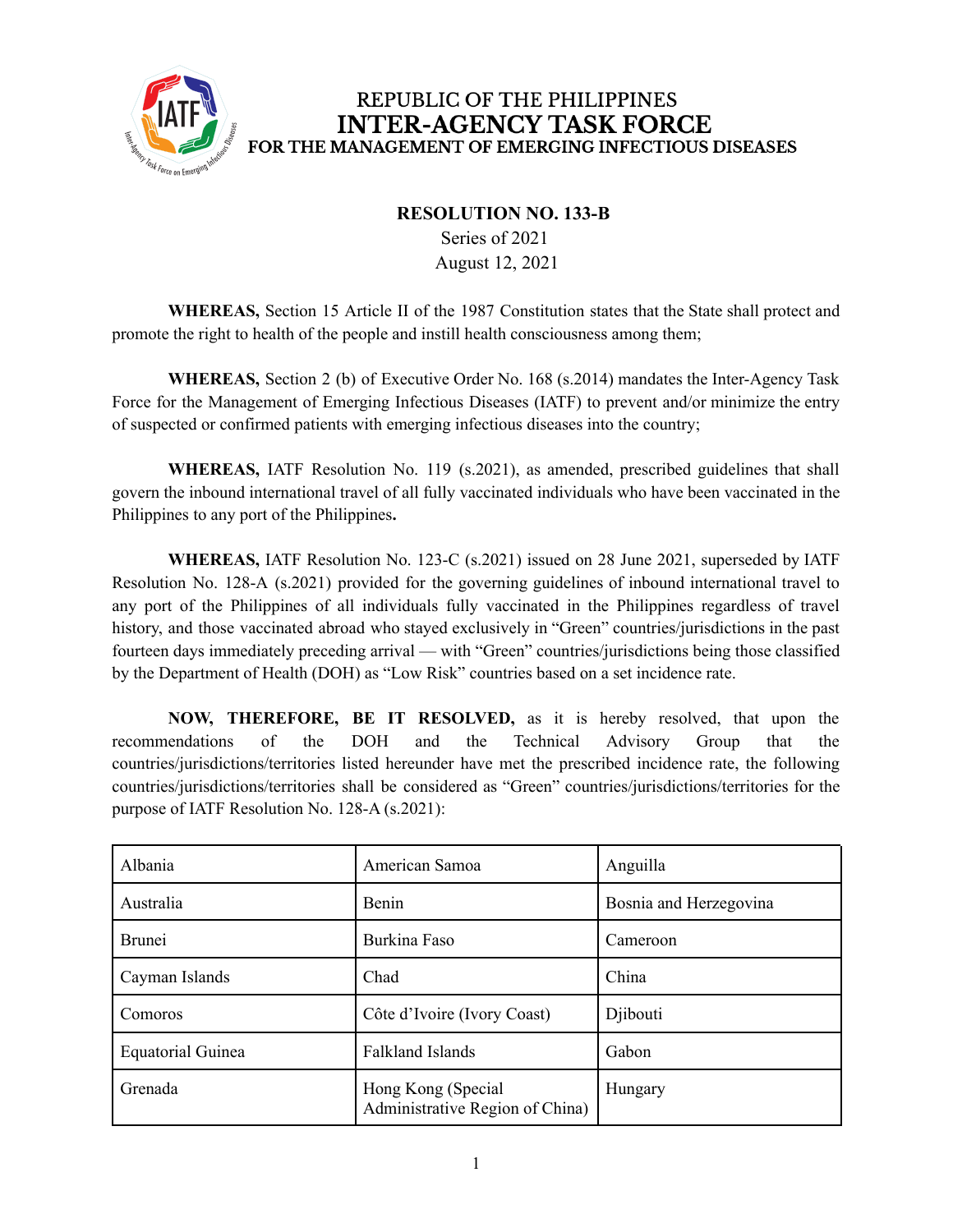

## REPUBLIC OF THE PHILIPPINES **INTER-AGENCY TASK FORCE** FOR THE MANAGEMENT OF EMERGING INFECTIOUS DISEASES

| Mali          | <b>Federated States of Micronesia</b> | Montserrat (British Overseas<br>Territory) |
|---------------|---------------------------------------|--------------------------------------------|
| New Caledonia | New Zealand                           | Niger                                      |
| Nigeria       | Northern Mariana Islands              | Palau                                      |
| Poland        | Romania                               | Saint Pierre and Miquelon                  |
| Slovakia      | Sudan                                 | Taiwan                                     |

**RESOLVED FURTHER,** that the Chairperson and the Co-Chairperson shall be duly authorized to sign this Resolution for and on behalf of the Inter-Agency Task Force.

**APPROVED** during the 133rd Inter-Agency Task Force Meeting, as reflected in the minutes of the meeting, held on August 12, 2021, via video conference**.**

**FLANCISCO T. DUQUE III** Secretary, Department of Health IATF Chairperson

**KARLO ALEXEI B. NOGRALES** Secretary, Office of the Cabinet Secretariat IATF Co-Chairperson